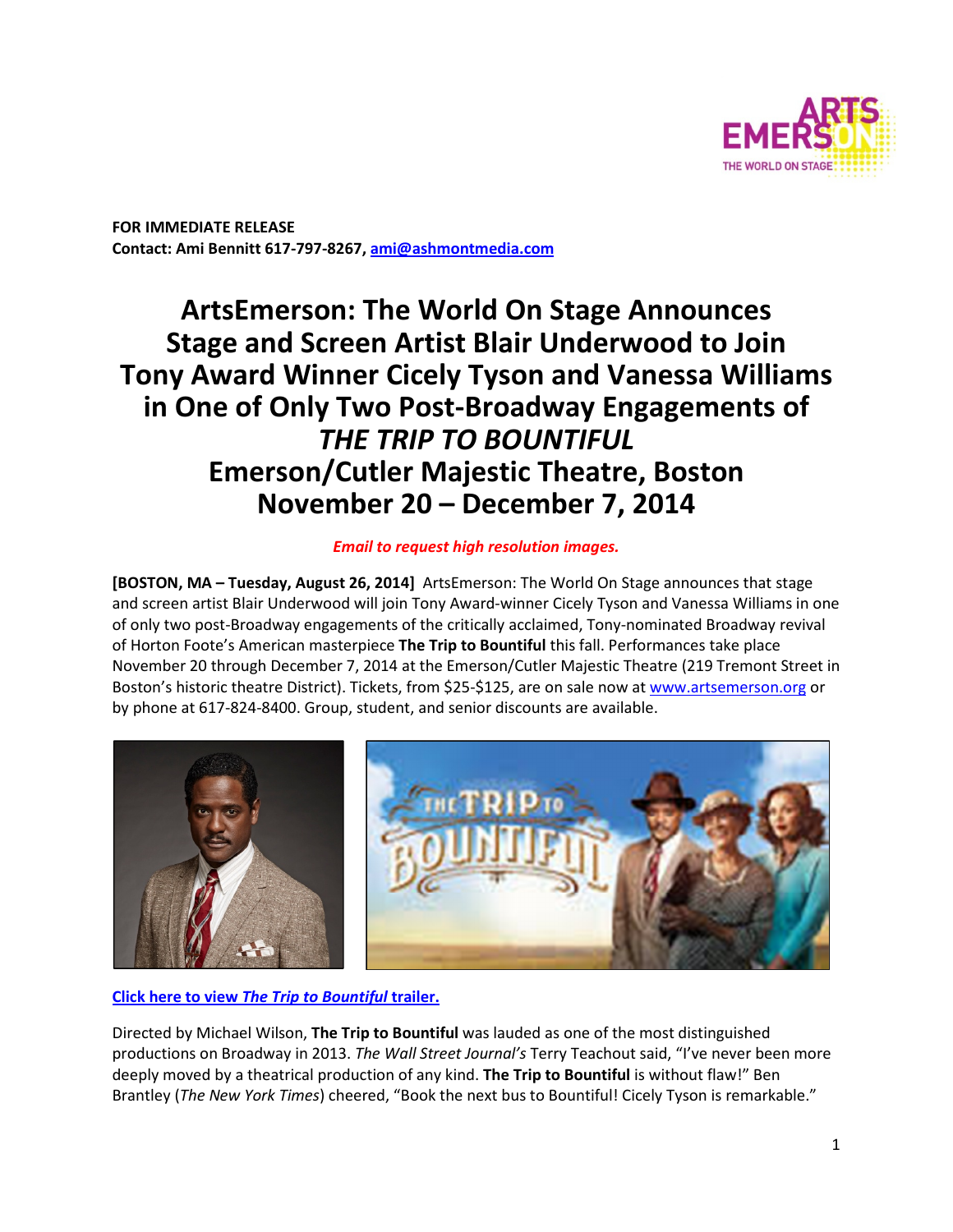David Cote from *Time Out NY* called the show "soul-stirring and flawless. **The Trip to Bountiful** seems as fresh and vibrant as the day Horton Foote finished it."

"We're thrilled that Mr. Underwood will join Miss Tyson and Miss Williams," says ArtsEmerson Founder/Executive Director Rob Orchard. "This production is a great milestone for ArtsEmerson in our 5th Anniversary Season, and we're honored to have such esteemed artists on our stage."

"The play – a classic. The cast – outstanding," says ArtsEmerson Director of Artistic Programs David Dower. "That we will host this dream team during the Thanksgiving season is sure to make lasting memories for intergenerational family audiences throughout Boston's neighborhoods."

Blair Underwood, who played Ludie Watts in the recent Lifetime television film *The Trip To Bountiful*, will reprise his role in both fall post-Broadway theatrical productions in Los Angeles at the Ahmanson Theatre (Center Theatre Group) and in Boston. An award-winning actor, director and producer, Mr. Underwood recently appeared as Othello at The Old Globe in San Diego and is equally at home in the worlds of theatre, film and television. He made his Broadway debut as Stanley in *A Streetcar Named Desire* for which he received a 2012 Drama League Distinguished Performance Award nomination. His many film and TV credits include *Just Cause, Deep Impact, Something New, "*The Event," "Dirty Sexy Money," "The New Adventures of Old Christine," "Sex and the City," "In Treatment" (Golden Globe nomination) and "L.A. Law" (Golden Globe nomination), among many others. He starred in the Lifetime TV movie *The Trip to Bountiful* with Cicely Tyson and Vanessa Williams and received a Critics Choice Television Award for his performance. He is a Grammy Award-winner for the audiobook of *An Inconvenient Truth*. He made his feature directorial debut with *Bridge to Nowhere*.

In 2013, Cicely Tyson returned to Broadway for the first time in 30 years. Her tour-de-force performance as Carrie Watts in **The Trip to Bountiful** earned every major theatrical award including the Tony Award for Best Actress, Drama Desk Award and Outer Critics Circle Award. In addition, her performance in the recent Lifetime television movie **The Trip To Bountiful** earned her an Emmy Award nomination for Outstanding Lead Actress in a Miniseries or Movie. Miss Tyson earned double Emmy Awards for "The Autobiography of Miss Jane Pittman" and was nominated for an Academy Award for *Sounder*. She earned her third Emmy Award for "The Oldest Living Confederate Widow Tells All" and was nominated for her performances in "Roots," "King," "Sweet Justice," *The Marva Collins Story* and *A Lesson Before Dying*. Her film credits include *The Heart is a Lonely Hunter, Fried Green Tomatoes, Because of Winn-Dixie, Hoodlum, Diary of a Mad Black Woman* and others. Her Broadway credits include *The Corn is*  Green, Trumpets of the Lord, A Hand Is On The Gate, Tiger, Tiger Burning Bright, The Cool World and *Jolly's Progress*.

Multi-faceted performer Vanessa Williams achieved critical acclaim as an actress on stage, in film and on television, and she has sold millions of albums worldwide. In addition to **The Trip to Bountiful**, in which her performance as the bossy daughter-in-law was called "wickedly funny" by *Entertainment Weekly*, Williams' other stage credits include Broadway's *After Midnight*, *Kiss of the Spider Woman*, *Into the Woods* (for which she received a Tony Award nomination) and *Sondheim on Sondheim*, as well as *St. Louis Woman* for City Center's Encores! As a recording artist, she has garnered 11 Grammy nominations, and she is also known for her three-time Emmy-nominated performance as Wilhelmina Slater in "Ugly Betty" and for her performance as Renee Perry in "Desperate Housewives."

**The Trip To Bountiful's** Boston engagement is produced by ArtsEmerson: The World On Stage and Jonathan Reinis Productions in association with Center Theatre Group.